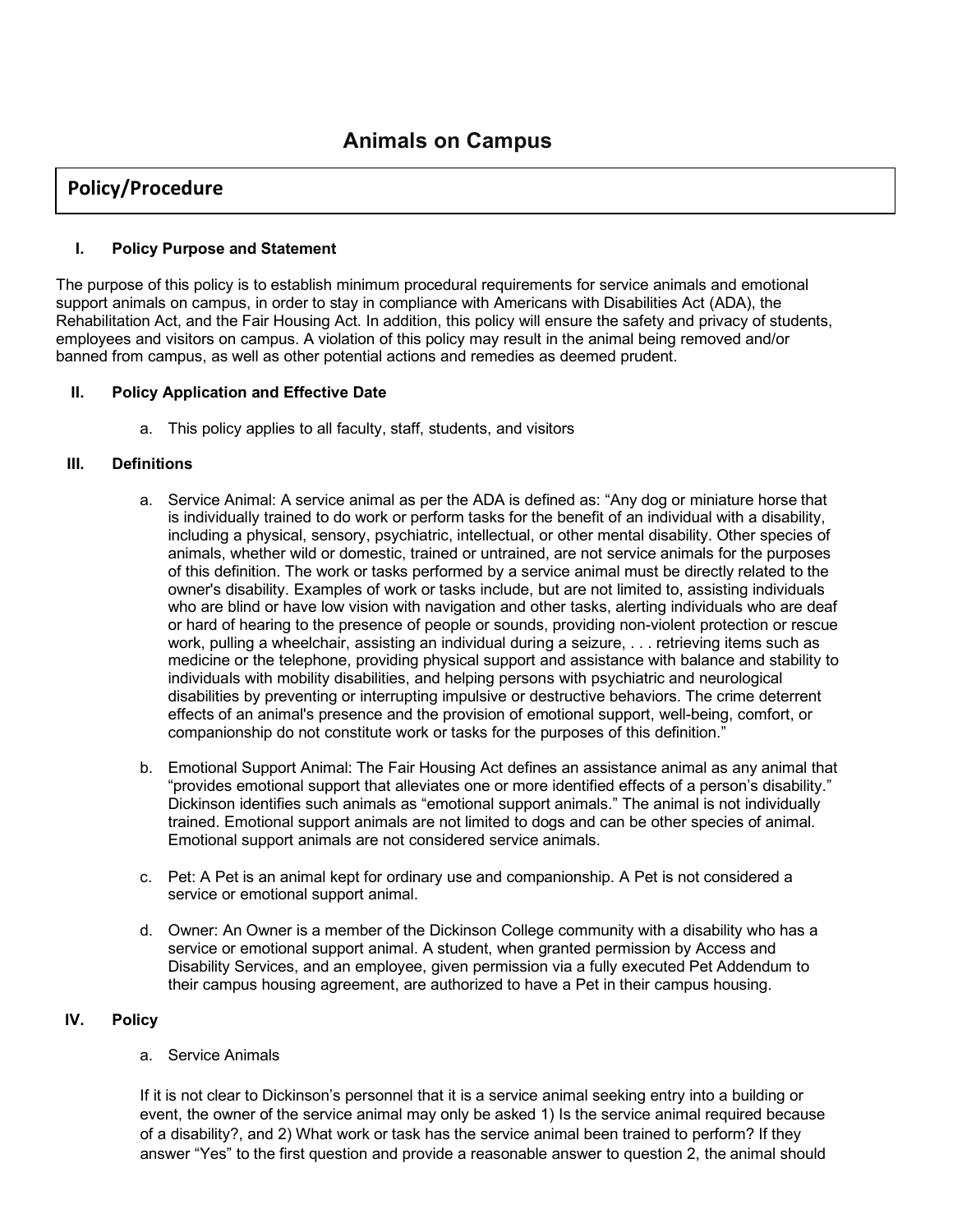be admitted. If there are any doubts, Dickinson personnel must immediately contact the Department of Public Safety, Access and Disability Services, or the Office of General Counsel.

i. Entry into College Facilities

• Services animals will be permitted to accompany their owners at all times and everywhere on campus where the general public (if accompanying a visitor to campus) or where other students or employees (if accompanying a student or employee) are allowed, except for places where there is a health, environmental, or safety hazard. (For more details on restricted areas, see section d of part VI: Process/Procedures.)

• Dickinson event staff and Department of Public Safety will be provided with guidance regarding the permissibility of appropriate measures to take to ensure that only service animals are permitted in college facilities.

- ii. Grounds for Removal
	- The service animal is out of control and the handler does not take effective action to control it.
	- The service animal is not housebroken.
	- When there are legitimate reasons to ask that a service animal be removed, as articulated throughout this policy, staff will offer the person with the disability the opportunity and a reasonable amount of time to assess the possibility of and/or to obtain goods or services without the animal's presence.
- iii. Conflicts with Allergies or Fear
	- When possible, the Owner of the animal and/or the individuals who are allergic to, or fear dogs will be assigned to a different location in the classroom, residential unit or hall, or office space or building.
- b. Emotional Support Animals
	- i. Emotional support animals are only permissible for those who have been granted eligibility to have the animal in their residence as an accommodation -- granted for students through Access and Disability Services or by Human Resource Services for employees living in college-owned property. All Owners must comply with all applicable laws regarding animals and their treatment and care, and meet these standards. Approved emotional support animals are permitted only in residence halls.
	- ii. An accommodation may be made for one (1) emotional support animal.
	- iii. Accommodations for students with emotional support animals are for one (1) academic year. Students wishing to extend their accommodation beyond one (1) year will need to submit a new request and have the appropriate care provider update documentation following Access and Disability Services' posted deadlines.
	- iv. Dogs
		- All required immunizations must be up to date and kept up to date, and a current copy of the immunizations record must be on file with the office of Residence Life & Housing.
		- Dogs must be licensed, and a copy of the license must be on file with the Office of Residence Life & Housing. All licenses must be kept up to date.
		- Dogs must be spayed or neutered. A copy of the veterinarian's report must be on file with the Office of Residence Life & Housing.
		- Dogs must be free of fleas and ticks and evidence of treatment must be provided prior to move-in and periodically upon request.
		- Dogs must be housebroken, meaning the dog must be trained to urinate and defecate outside.
		- Collars and tags must always be worn.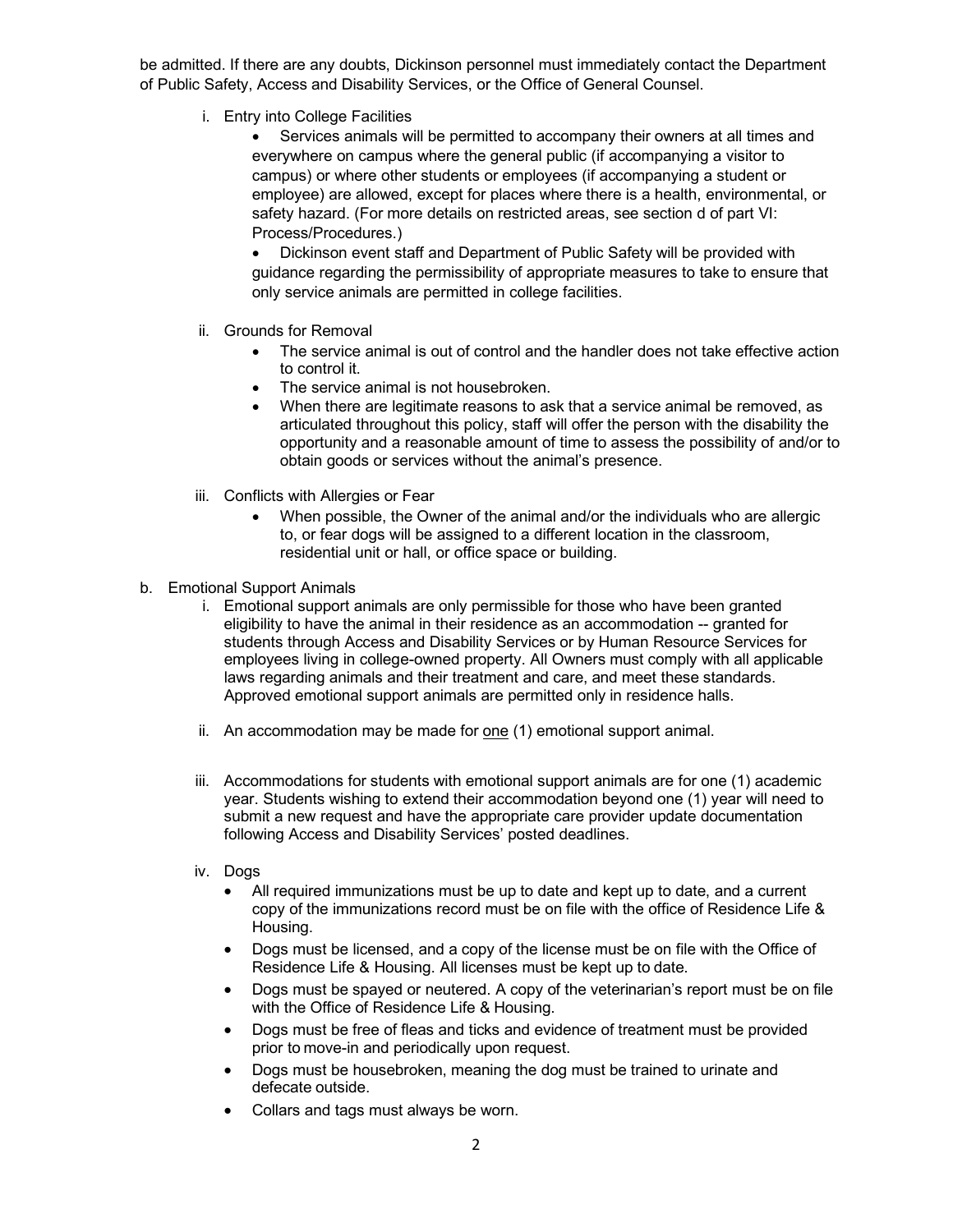- Dogs must always be kept on a leash when outside the Owner's residence and while on any property owned or under the control of the college.
- Dogs must possess friendly and sociable characteristics. Any dog that displays threatening behavior, including territorial behavior, shall be removed from campus upon the direction of the Director of Residence Life & Housing (or designee).
- Dog obedience and training programs are highly recommended.
- v. Domestic Cats
	- Feral cats (cats that cannot be handled and which display unsocial behavior toward humans) are not permitted to be used as support animals and do not meet the definition of a "domestic cat".
	- All required immunizations must be up to date and kept up to date, and a current copy of the immunizations must be on file with the Office of Residence Life & Housing.
	- Cats must be spayed or neutered. A copy of the veterinarian's report must be on file with the Office of Residence Life & Housing.
	- Cats must be free of fleas and ticks and evidence of treatment must be provided prior to move-in and periodically upon request.
	- Cats must be housebroken, meaning that cats must be litter box trained and an appropriate enclosed litter box manufactured for the purpose must be used.
	- Collars and tags must always be worn. The cat must be kept in a closed carrier when being transported to and from the support animal owner's residence. Cats must never be allowed to run freely.
- vi. Other Animals
	- Animals other than cats and dogs will be considered on an individual assessment that relies on objective evidence about the specific animal's appropriateness and conduct. The evaluation will be based on the type of animal, with primary attention given towards whether the animal would pose a threat to the health and safety of others, would cause substantial physical damage to the property of others, would pose an undue financial and administrative burden, or would fundamentally alter the nature of the college's operations.
	- Animals that can carry zoonotic diseases, as well as dangerous, poisonous, or illegal animals are not permitted on campus.
	- For animals that aren't required to have immunizations or vaccinations, owners must provide the Office of Residence Life & Housing with documentation of a "clean bill of health" from a licensed veterinarian.
- c. Generally Expected Standards of Behavior for all Animals and Their Owners
	- i. In addition to all other requirements as outlined in this policy, health, sanitation, safety, and non-disruptive standards must be maintained as follows:
		- Owner shall provide food and water and any other nutritional needs for animal daily.
		- Owner shall provide animal with attention daily, as well as assess its general health, behavior and overall welfare daily.
		- Owners shall not leave animals unattended overnight. If the Owner must be away, they must either take the animal with them, or make arrangements for the animal to be cared for off campus. No other students or employees of the college are authorized to possess animals in their residences or offices and the animal's presence is permitted in Owner's assigned housing only.
		- When Owner is not in the residence unit, animals must be crated, caged, or stationed inside the residence unit in such a manner that they will not pose a threat to anyone who lawfully enters the unit. Animals should not be crated, caged or stationed inside the housing unit for an excessive period of time such that it threatens the safety or wellbeing of the animal.
		- Owner will make the necessary arrangements to be present at times that college personnel need to enter the housing unit to handle maintenance requests, routine maintenance tasks, handle any pest control spraying, or other necessary tasks.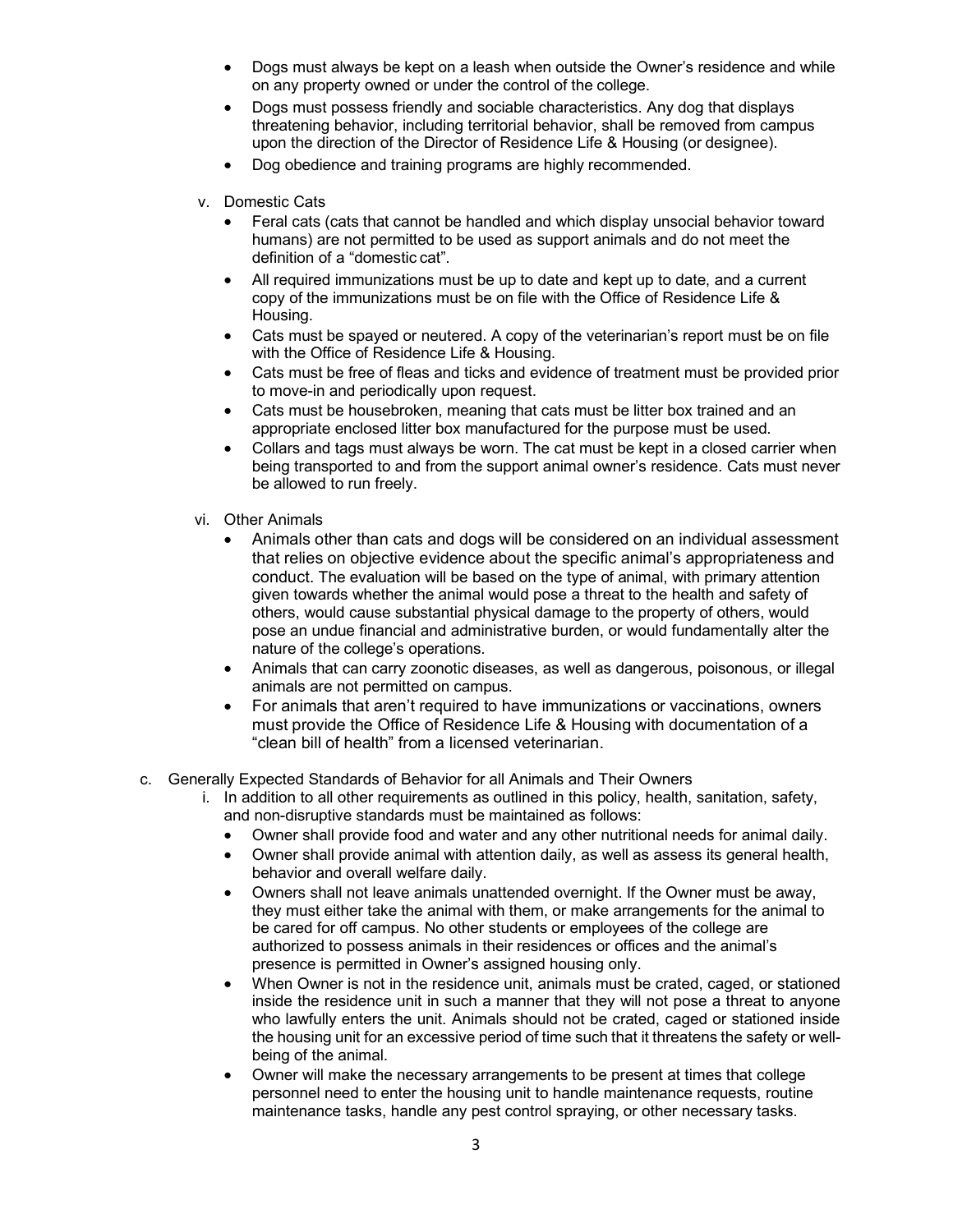- Emotional Support Animals must not be taken into other spaces other than the Owner's residence, including but not limited to other residential facilities owned or operated by the college, other campus buildings and administrative offices. Passage through hallways and stairwells necessary to access Owner's residence is permitted.
- Animal waste, including but not limited to feces, urine, cat litter box contents, vomit and any other solid animal waste, must be disposed of properly. It is Owner's responsibility to remove all solid waste from residences and college grounds by collecting it in a plastic bag, and then placing that bag in a garbage dumpster or outdoor trash receptacle. All cleanup of animal waste must occur IMMEDIATELY. Animal waste may not be disposed of in any indoor trash receptacle or through the sewer system (toilets, sinks, tubs, etc.) inside any building owned or operated by Dickinson. If animal waste occurred indoors and other than in a litter box used by a cat, i.e., animal accident, Owner shall also clean the area from which the waste was removed using appropriate cleaning products.
- Owners with cats must properly maintain litter boxes. Litter box contents must be disposed of regularly and properly as outlined in the item dealing with animal waste above. All litter in the litter box must be changed and replaced with new litter regularly as outlined by the litter manufacturer.
- Owner must promptly clean up using appropriate cleaning products any animal waste created by animal in the Owner's residence.
- Owner shall regularly and routinely clean and maintain floors, kennels, cages, and litter boxes used by animal. No odor of an animal should be perceptible from outside Owner's residence. (see Cleaning Section below).
- If a flea or pest infestation in Owner's residence occurs, Owner must promptly notify the Office of Residence Life & Housing, as well as Facilities Management. The college shall respond to remediate the problem. Owner shall be fully responsible for all costs associated with such action by the college and all expenses related thereto will be billed to the Owner's college account. College employees may have such costs deducted from employee's paycheck. In the event of an infestation, Owners shall take necessary measures to rid animal of fleas and pests. Such measures may include but are not limited to use of flea and pest medications prescribed by veterinarians, flea and tick baths or dips, flea and tick collars.
- Owner is responsible for any disruption to the quiet enjoyment of living spaces by other students or residents caused by animals. Activities that are considered disruptive include, but are not limited to, barking, growling, yowling, howling, jumping on other people, and running away from the Owner. Disruptive animals are subject to removal in the discretion of the Director of Residence Life and Housing (or designee). If, in the judgment of the Director of Residence Life & Housing (or designee), the disruptive behavior of the animal can be addressed and remedied by the Owner, Owner and college may enter into a written action plan to address the situation. The action plan outlines the action that will take place to alleviate the problems and set a deadline for measuring the outcome and effectiveness of the efforts. Animals which constitute a threat or nuisance to staff, residents or property, as determined by the Director of Residence Life & Housing (or designee), must be removed within three (3) days of notification. If the Department of Public Safety (DPS) determines that the animal poses an immediate threat, animal control may be summoned to remove the animal immediately
- Following the removal of an animal from any college residence, college staff will promptly do an inspection for cleanliness, damages and infestation. Costs to remedy any deviations from the expectations of these procedures shall be the sole responsibility of Owner and Owner consents to the billing of such expenses to Owner's college account or deducted from the Owner's paycheck.
- Any animal involved in an incident where a person experiences either the threat of or an actual injury as a result of the animal's behavior shall be removed immediately from campus.
- Owner must notify the Department of Public Safety and the Office of Residence Life & Housing if the animal causes harm to another person or if the animal has escaped its confines and has not been located within four (4) hours.
- All liability for the actions of the animal (bites, scratches, property damage etc.) is the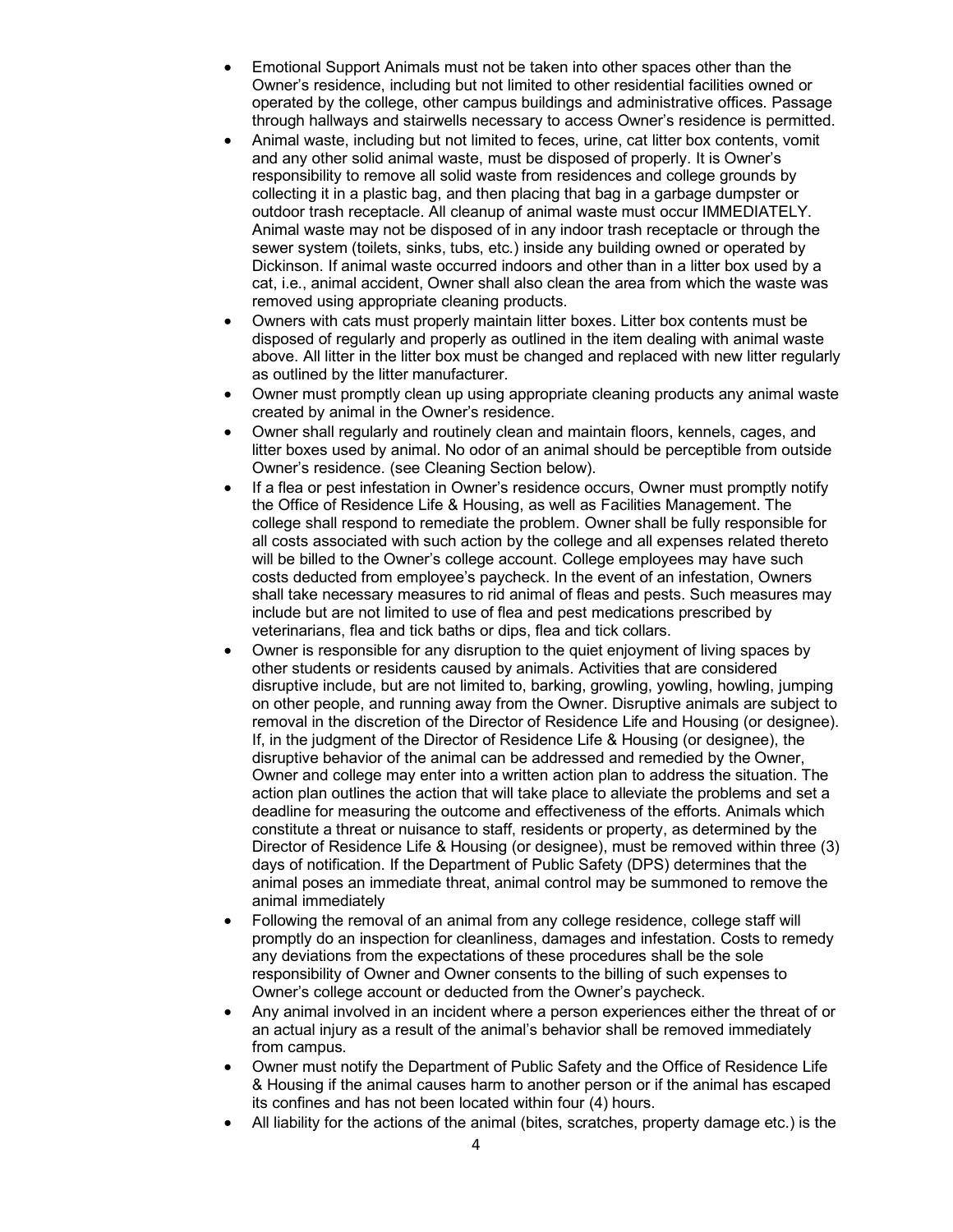sole responsibility of the Owner. Owner agrees to indemnify the college, its trustees, employees and agents for any and all costs, including attorney fees, associated with any such action or claim brought by Owner, anyone acting on behalf of Owner, or any 3rd party.

- ii. Cleaning and Damages
	- Owner is responsible for maintaining the residence in good and clean condition, including but not limited to, routine cleaning of floors and other surfaces, spot cleaning areas affected by animal and repairing or replacing any damages caused by animal.
	- As stated above, when the resident moves out of their residence, or no longer has the animal on campus, the residence will be inspected for cleanliness, damages and infestation. Costs to remedy any deviations from the expectations of these procedures shall be the sole responsibility of Owner and Owner consents to the billing of such expenses to Owner's student account or employee's paycheck.
	- During animal's presence in Owner's residence, Residence Life & Housing has the right to conduct inspections for the purpose of assessing cleanliness, damages, infestation and other compliance requirements of these procedures.
	- Violations concerning any of the aforementioned may result in the resident having to find alternative arrangements for the animal and, as warranted, may also result in an Owner being in breach of this agreement and in violation of the College's Community Standards, as well the Employee, Student and/or Academic Handbook(s).

#### d. Emergency Contact Information

Owners with approved animals living in their residence will be asked to provide to Residence Life the name and contact information of a person designated to take care of the animal should the Owner need to leave campus without intending to return, leaves campus due to a sudden or emergency situation with an uncertain timeframe for return, and/or be unable to care for the animal. If the Owner is a student, this person may not be another student who resides on campus. This person must remove the animal from the Owner's residence hall within 24 hours of the Owner's departure from campus or inability to care for the animal. By listing an emergency caretaker, the Owner is giving permission for college personnel to contact this person if they leave campus without intending to return and/or are unable to care for the animal.

In the event that an Owner does not have an emergency contact, or if the designated emergency contact is unable to take the animal in a timely manner, the college will attempt to have the animal boarded at a local animal facility and the Owner will be responsible for any financial charges. If the Owner or emergency contact has not made arrangements to retrieve the animal within five (5) business days, the animal will be deemed abandoned and the college will cease advancing any further funds towards the boarding of the animal.

#### **V. Process/Procedures**

- a. Owners with Service Animals
	- i. Owner must have a disability as defined by the ADA.
	- ii. Owners who are students must work with Access and Disability Services to arrange for a housing accommodation (or Human Resource Services for employees living in collegeowned property).
	- iii. The accompanying animal must be trained to do specific tasks for the qualified individual.
	- iv. No animals will be permitted in college residences that:
		- Are not approved by Access and Disability Services (or Human Resource Services for employees)
		- Pose a threat to the health or safety of others
		- Present a risk of or cause substantial physical damage to the property of the college and other residents, particularly residents who reside in the same college housing with Owner and animal
		- Pose an undue financial and administrative burden to the college
			- Fundamentally alter the nature of the college's residential operations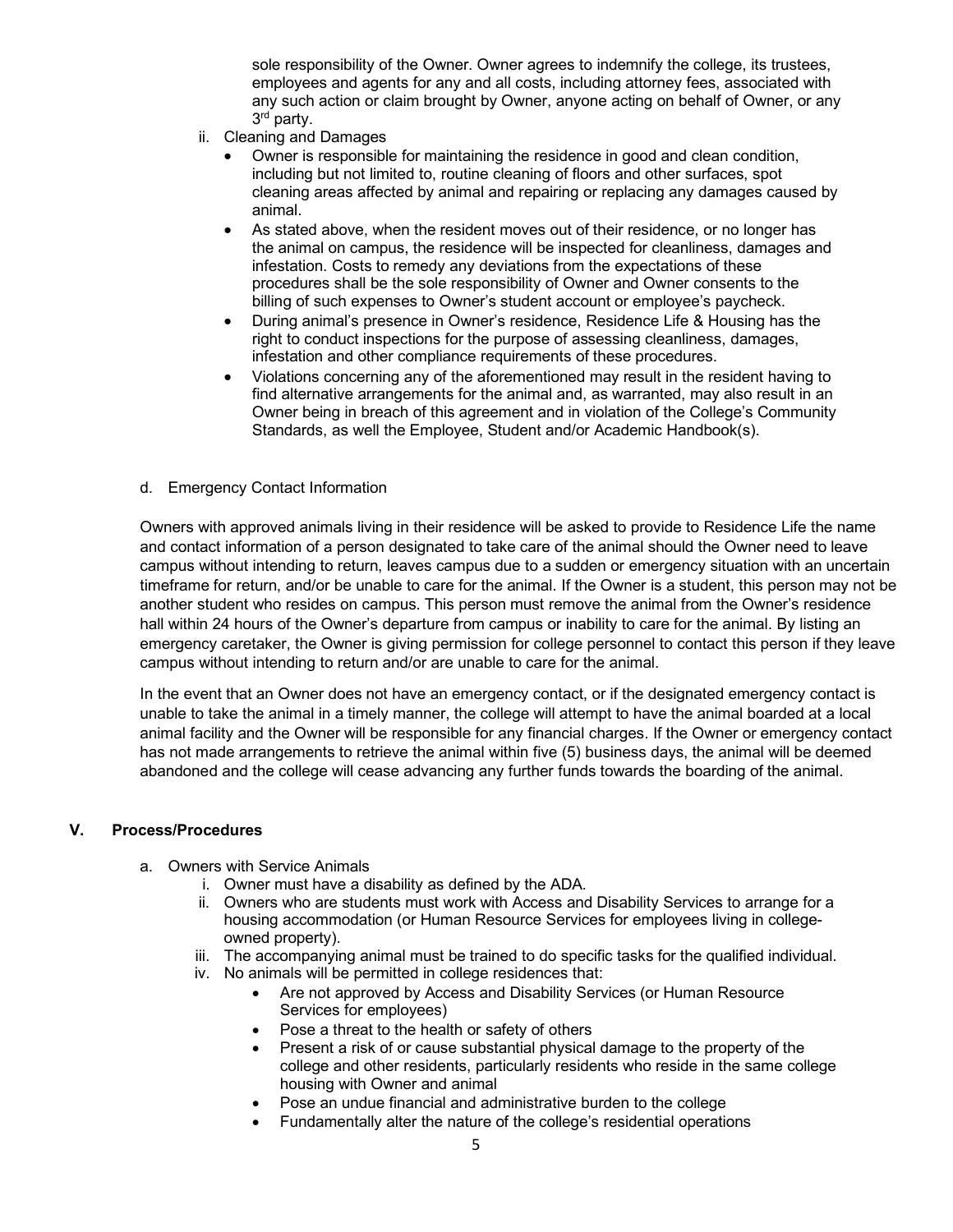- b. Owners with Emotional Support Animals
	- i. Owner must have a disability as defined by the ADA.
	- ii. Owners who are students must seek a housing accommodation with Access and Disability Services (or Human Resource Services for employees living in college-owned property).
	- iii. Owner must have an already established relationship with the animal. Rare exceptions to this rule must be supported by sufficient documentation.
	- iv. In order to bring an emotional support animal to campus, the Owner must contact Access and Disability Services Office, and/or the Office of Residence Life & Housing (or Human Resource Services for employees living in college-owned property) no less than 60 days prior to the arrival of the animal, in order to permit time to thoroughly review the request and gather all necessary documentation. Animals should not be brought to campus prior to approval being granted. The Housing Accommodation Request Form can be accessed via the Access and Disability Services' Housing Accommodations webpage: www.dickinson.edu/ADS-housing
	- v. Owner must notify the Office of Residence Life & Housing (or Human Resource Services for employees) if the animal is no longer needed or is no longer residing on Dickinson College property. If the animal will be replaced, the Owner must submit a new request.
- c. Employees and Visitors
	- i. Other than Service Animals, for reasons of public health and out of respect for those who clean the buildings, Dickinson policy does not permit Pets or emotional support animals in any academic or administrative building on campus or in gated athletic facilities. Animals are permitted on campus roads, walks, and grounds, as they are in the local community, when they are on a leash and controlled by the visitor or Owner. It is the visitor or Owner's responsibility to clean up after the animal. All animals must be tagged, registered, and vaccinated in accordance with all applicable state and local laws.
	- ii. Employees residing in campus housing must get permission to have a pet in their residence. The process is initiative by the employee contacting Human Resource Services to receive a Pet Addendum to their housing agreement.
- d. Restricted Areas
	- i. Dickinson College may prohibit the use of a Service Animal in certain locations due to health or safety restrictions. Restricted areas may include but are not limited to food preparation areas, research laboratories or classrooms that contain research animals, areas that require protective clothing, and other areas as required by state or local laws. Exceptions to these restrictions may be requested and will be considered on a case by case basis.
	- ii. Approved Emotional Support Animals are permitted only in residence facilities.
- e. Behavior Around Service Animals and Their Owners
	- i. A Service Animal is to accompany its Owner at all times and in all places on campus, except where specifically prohibited (please see Restricted Areas).
	- ii. Employees, students and visitors are not to touch, pet or feed a Service Animal.
	- iii. Employees, students and visitors are not to deliberately startle or otherwise taunt a Service Animal.
	- iv. Employees, students and visitors are not to separate or attempt to separate an Owner from the Owner's Service Animal.
	- v. Only authorized staff are allowed to inquire regarding the Owner's disability and what task the Service Animal has been trained to perform.

# **VI. Related Resources**

- a. American Disabilities Act
- b. Rehabilitation Act
- c. Fair Housing Act